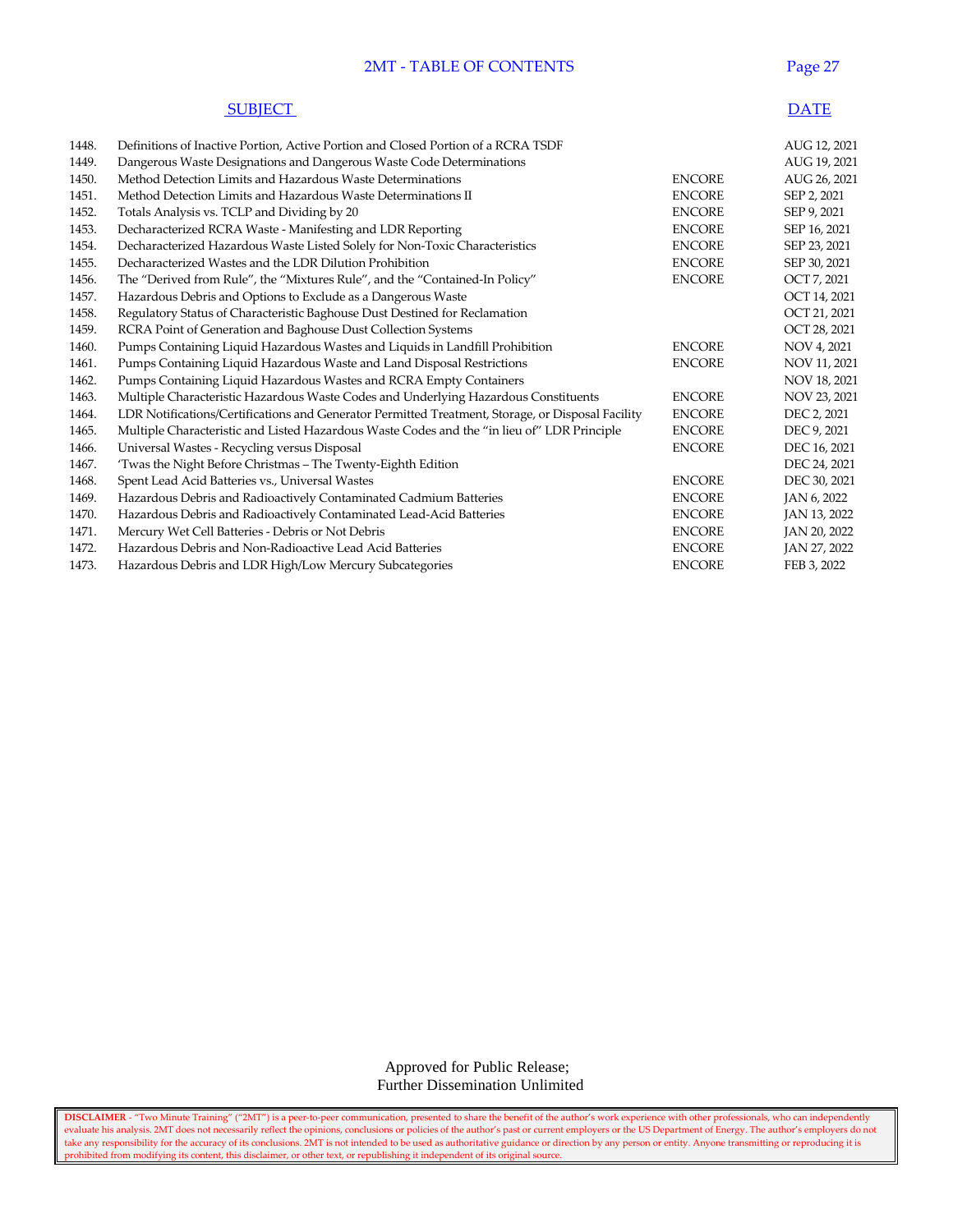# **TWO MINUTE TRAINING**

# **TO:** *CENTRAL PLATEAU CLEANUP COMPANY*

**FROM:** *PAUL W. MARTIN, RCRA Subject Matter Expert CPCCo Environmental Protection, Hanford, WA*

# **SUBJECT:** *HAZARDOUS DEBRIS AND LDR HIGH/LOW MERCURY SUBCATEGORIES*

# **DATE:** *FEBRUARY 3, 2022*

| <b>CPCCo Projects</b>   | <b>CPCCo Functionals</b> | <b>HMIS</b>         | <b>Hanford</b>           | <b>Other Hanford</b>  | <b>Other Hanford</b> |
|-------------------------|--------------------------|---------------------|--------------------------|-----------------------|----------------------|
|                         |                          |                     | <b>Laboratories</b>      | <b>Contractors</b>    | <b>Contractors</b>   |
| <b>Tania Bates</b>      | <b>Jeff Bramson</b>      | <b>Brett Barnes</b> |                          |                       |                      |
| Theresa Boles           | <b>Bob Bullock</b>       | Mike Demiter        | (TBD)                    | <b>Bill Bachmann</b>  | Dan Saueressig       |
| <b>Justin Bolles</b>    | Frank Carleo             | Kip George          |                          | Dean Baker            | Lana Strickling      |
| Rene Catlow             | <b>Bob Cathel</b>        | Jerry Cammann       | <b>DOE RL, ORP, WIPP</b> | Scott Baker           | <b>Joelle Moss</b>   |
| Peter Ceton             | Danielle Collins         | Garin Erickson      |                          | Michael Carlson       | Greg Varljen         |
| Richard Clinton         | <b>Stacy Cutter</b>      | Dashia Huff         | Duane Carter             | Paul Crane            | Robin Varljen        |
| Patty Drago             | <b>Jeanne Elkins</b>     | Mark Kamberg        | Tony McKarns             | Tina Crane            | Julie Waddoups       |
| Paul Fernandez          | <b>Ionathan Fullmer</b>  | <b>Jon McKibben</b> |                          | Ron Del Mar           | Jay Warwick          |
| Ryan Fisher             | <b>Bailey Hardy</b>      | Saul Martinez       |                          | John Dorian           | Ted Wooley           |
| Randal Fox              | <b>Steve Heninger</b>    | Matt Mills          |                          | Mark Ellefson         |                      |
| <b>Andrew Getz</b>      | <b>John Hultman</b>      | Carly Nelson        |                          | Darrin Faulk          |                      |
| Cory Grabeel            | Julie Johanson           | Eric Pennala        |                          | <b>James Hamilton</b> |                      |
| Lawanda Grow            | Mitch Marrott            | Jon Perry           |                          | Leah Hare             |                      |
| Char Hall               | Stewart McMahand         | Christina Robison   |                          | Andy Hobbs            |                      |
| Stuart Hildreth         | Carlie Michaelis         | Christian Seavoy    |                          | Stephanie Johansen    |                      |
| Sarah Horn              | <b>Brian Mitcheltree</b> | David Shaw          |                          | Ryan Johnson          |                      |
| Aprill Jivelekas        | Anthony Nagel            | John Skoglie        |                          | Megan Lerchen         |                      |
| Sasa Kosjerina          | Chris Plager             | Greg Sullivan       |                          | Mike Lowery           |                      |
| William Krueger         | Linda Petersen           |                     |                          | Michael Madison       |                      |
| Richard Lipinski        | <b>Brent Porter</b>      |                     |                          | <b>Terri Mars</b>     |                      |
| <b>Stuart Mortensen</b> | Deborah Singleton        |                     |                          | Cary Martin           |                      |
| <b>Edward Myers</b>     | Dale Snyder              |                     |                          | <b>Steve Metzger</b>  |                      |
| <b>Trey Reppe</b>       | Dave St. John            |                     |                          | Tony Miskho           |                      |
| Dave Richards           | Kat Thompson             |                     |                          | Tom Moon              |                      |
| Melissa Sahm-dame       | Daniel Turlington        |                     |                          | Chuck Mulkey          |                      |
| Sean Sexton             | <b>Britt Wilkins</b>     |                     |                          | Michelle Oates        |                      |
| Dave Shea               | Jennifer Williams        |                     |                          | <b>Kirk Peterson</b>  |                      |
| Seth Slater             |                          |                     |                          |                       |                      |
| Phil Sheely             |                          |                     |                          |                       |                      |
| <b>Jeff Westcott</b>    |                          |                     |                          |                       |                      |
| Richard Willson         |                          |                     |                          |                       |                      |
| Nick Wood               |                          |                     |                          |                       |                      |
| Jon Wright              |                          |                     |                          |                       |                      |

 Approved for Public Release; Further Dissemination Unlimited

**DISCLAIMER** - "Two Minute Training" ("2MT") is a peer-to-peer communication, presented to share the benefit of the author's work experience with other professionals, who can independently evaluate his analysis. 2MT does not necessarily reflect the opinions, conclusions or policies of the author's past or current employers or the US Department of Energy. The author's employers do not take any responsibility for the accuracy of its conclusions. 2MT is not intended to be used as authoritative guidance or direction by any person or entity. Anyone transmitting or reproducing it is prohibited from modifying its content, this disclaimer, or other text, or republishing it independent of its original source.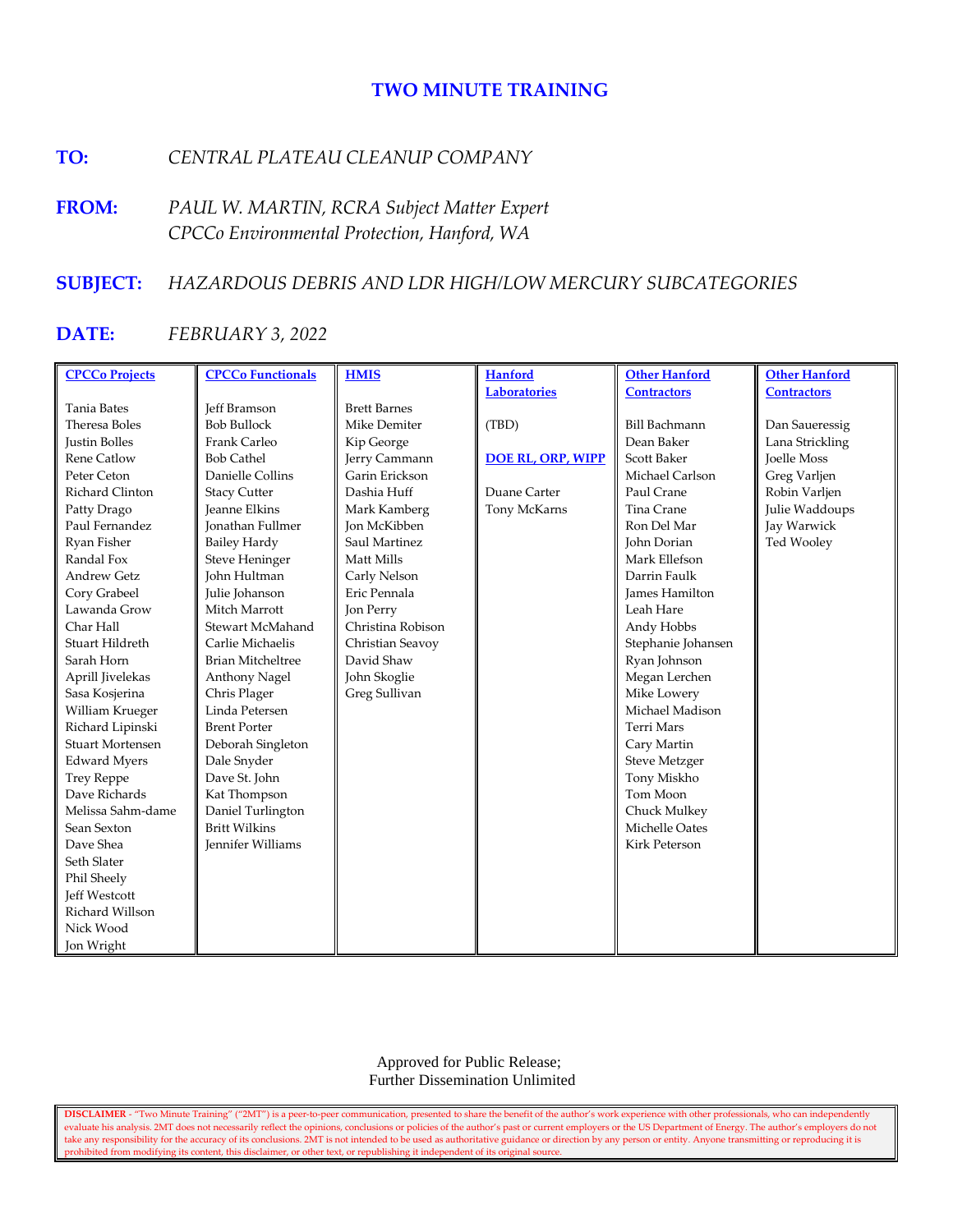# **TWO MINUTE TRAINING**

# **SUBJECT:** Hazardous Debris and LDR High/Low Mercury Subcategories

- **Q:** A customer has a hazardous debris contaminated with mercury at concentrations >260 ppm. The customer is aware of the waste-specific treatment standards under 40 CFR 268.40, "Applicability of treatment standards" and the low and high mercury subcategories that require, respectively, treatment to <0.20 mg/l TCLP and treat for underlying hazardous constituents; or treatment via retorting of mercury (RMERC) and/or incineration of mercury (IMERC). The customer is concerned that since the debris meets the high mercury subcategory the use of the alternative treatment standard of debris at 40 CFR 268.45 precludes the use of immobilization technologies such as macroencapsulation. So, if the debris waste has mercury contamination >260 ppm, is treatment via macroencapsulation not allowed?
- **A:** Per 40 CFR 268.45(a), it basically states that hazardous debris must be treated per the debris treatment standards in 40 CFR 268.45 or the waste-specific treatment standards in 40 CFR 268.40. This means that the customer has a choice to treat the mercury debris via one of the debris standards such as macroencapsulation or via the waste specific treatment standards of incineration (IMERC), or recovery of mercury (RMERC). Note that this is assuming the customer's mercury waste meets the definition of debris found at 40 CFR 268.2(g). As an example, if the waste was unbroken mercury batteries, the waste would be considered intact containers and not debris. The only Land Disposal Restriction (LDR) treatment options in this case would be the specified treatment standards of IMERC or RMERC. However, if the waste was broken mercury batteries and therefore nonintact containers, the alternative treatment standards for debris such as macroencapsulation would be a viable treatment option.

And as further clarification, an EPA memo dated October 23, 2003, [\(RO 14685\)](https://rcrapublic.epa.gov/rcraonline/details.xhtml?rcra=14685), entitled, "Treatment Standards for Mercury-Containing Debris" states:

*"The treatment technologies that generally apply to mercury containing debris are microencapsulation and macroencapsulation. These technology options do not distinguish between debris containing high and low levels of mercury."*

This means that if the mercury containing debris is treated via the alternative treatment standards for debris at 40 CFR 268.45, as opposed to the waste-specific treatment standards of 40 CFR 268.40, the debris can be treated via macroencapsulation with no regard to whether or not the mercury would be considered a high mercury subcategory or a low mercury subcategory.

## **SUMMARY:**

- **Hazardous debris contaminated with mercury can be treated by either the waste-specific treatment** standards of 40 CFR 268.40 or the alternative debris standards of 40 CFR 268.45
- If treated by 40 CFR 268.40, i.e., RMERC or IMERC, the applicable subcategories of mercury apply.
- If treated by 40 CFR 268.45, e.g., macroencapsulation, the subcategories of mercury do not apply.

The October 23, 2003, EPA memo is attached to the e-mail. If you have any questions, please contact me at Paul W Martin@rl.gov or at (509) 376-6620.

| <b>FROM:</b>                                                                                                                                                                                                             | Paul W. Martin                                                                    | <b>DATE:</b> | 2/3/2022 | FILE: $2MT \ 2022 \ 020322.rtf$ | PG: |
|--------------------------------------------------------------------------------------------------------------------------------------------------------------------------------------------------------------------------|-----------------------------------------------------------------------------------|--------------|----------|---------------------------------|-----|
|                                                                                                                                                                                                                          |                                                                                   |              |          |                                 |     |
| <b>DISCLAIMER</b> - "Two Minute Training" ("2MT") is a peer-to-peer communication, presented to share the benefit of the author's work experience with other professionals, who can independently evaluate his           |                                                                                   |              |          |                                 |     |
| analysis. 2MT does not necessarily reflect the opinions, conclusions or policies of the author's past or current employers or the US Department of Energy. The author's employers do not take any responsibility for the |                                                                                   |              |          |                                 |     |
| accuracy of its conclusions. 2MT is not intended to be used as authoritative guidance or direction by any person or entity. Anyone transmitting or reproducing it is prohibited from modifying its content, this         |                                                                                   |              |          |                                 |     |
|                                                                                                                                                                                                                          | disclaimer, or other text, or republishing it independent of its original source. |              |          |                                 |     |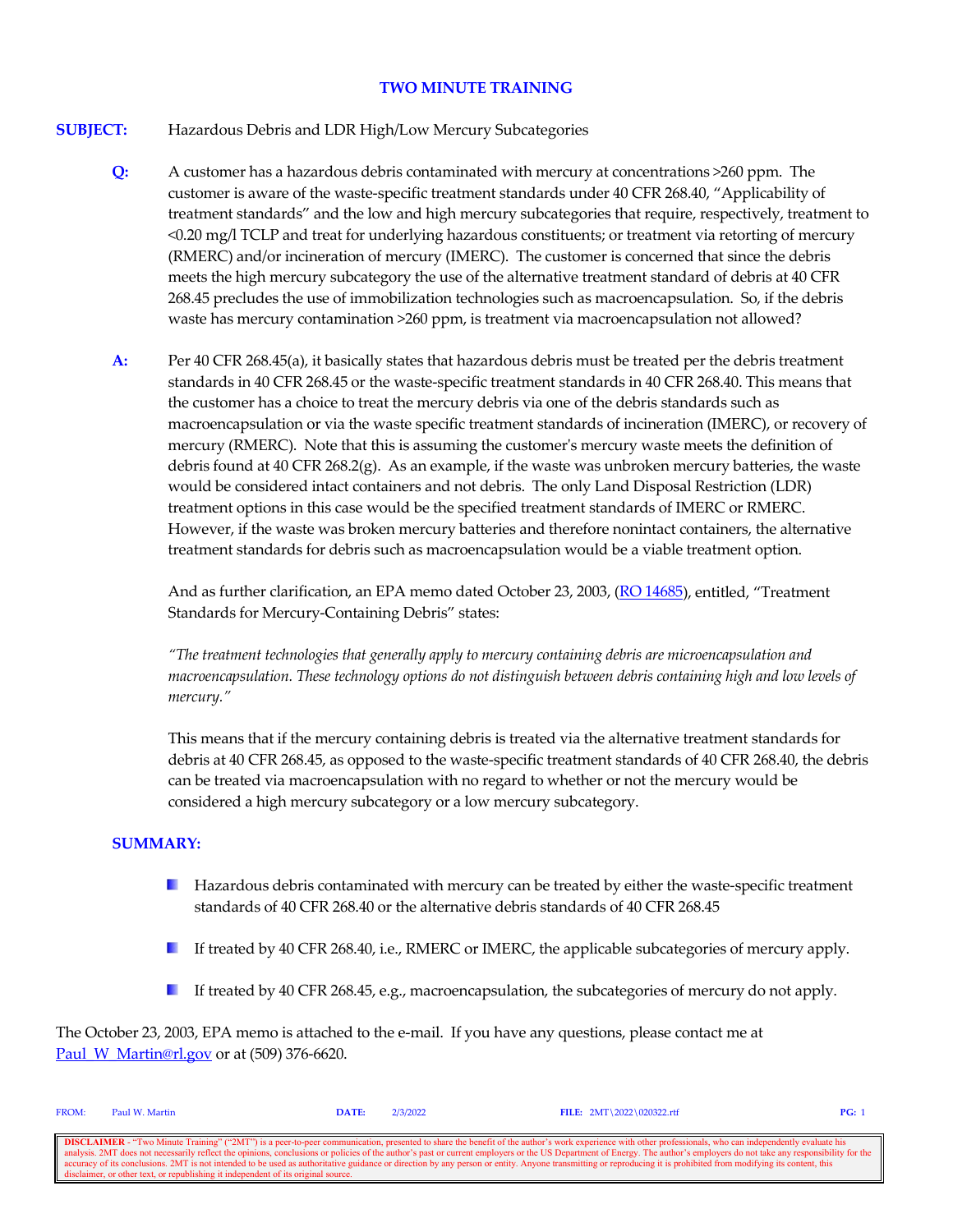**SUBJECT:** Hazardous Debris and LDR High/Low Mercury Subcategories

#### **MEMORANDUM**

**SUBJECT:** Treatment Standards for Mercury-Containing Debris **FROM:** Robert Springer, Director Office of Solid Waste **TO:** RCRA Senior Policy Advisors State Waste Managers

This memorandum discusses issues pertaining to the treatment and disposal of mercury containing debris subject to the RCRA land disposal restrictions debris requirements at 40 CFR 268.45. This memorandum:

- clarifies the types of hazardous mercury-containing wastes that are eligible for management under the debris treatment standards, including whether containerized mercury is excluded as debris;
- provides information on the improved capabilities of mercury "retorters" to accept and recover mercury from debris-like waste; and
- describes how to meet the performance standards for the hazardous debris treatment technologies.

The topics that are discussed in this memorandum have been raised to the Agency as areas for clarification or have arisen from advancements in research and technology developments. However, we are aware that the information that we are providing will not answer all of the questions that you may encounter as you consider the appropriateness of technologies for site-specific conditions.

## **Background**

*Treatment Standards for Non-Debris Hazardous Wastes.* For D009 wastes (wastes that meet the toxicity characteristic for mercury) that are not classified as debris and are not wastewaters or mixed (radioactive and hazardous) wastes, the RCRA land disposal restrictions (LDRs) set four treatment standards (see 40 CFR 268.40). These wastes are in either the "low mercury subcategory" (i.e., containing less than 260 mg/kg total mercury), or the "high mercury inorganic subcategory" (i.e., containing more than 260 mg/kg total mercury). The treatment standard for low mercury wastes requires that leachate from treatment residuals, using the Toxicity Characteristic Leaching Procedure (TCLP), have a mercury concentration of less than 0.025 mg/L (or 0.20 mg/L for residues from retorting). Treatment by stabilization can be used to achieve this standard. The treatment standard for "high mercury inorganic category" wastes, which contain more than 260 mg/kg total mercury, is mercury recovery ("RMERC") in a thermal processing unit that volatilizes and subsequently condenses the mercury. These units are commonly referred to as "retorters," and the recovery process as "retorting." (40 CFR, 268.42, Table 1).

FROM: Paul W. Martin **DATE:** 2/3/2022 **FILE:** 2MT\2022\020322.rtf **PG:** 2

**DISCLAIMER** - "Two Minute Training" ("2MT") is a peer-to-peer communication, presented to share the benefit of the author's work experience with other professionals, who can independently evaluate his analysis. 2MT does n onclusions or policies of the author's past or current employers or the US Department of Energy. The author's employers do not take any resp accuracy of its conclusions. 2MT is not intended to be used as authoritative guidance or direction by any person or entity. Anyone transmitting or reproducing it is prohibited from modifying its content, this disclaimer, o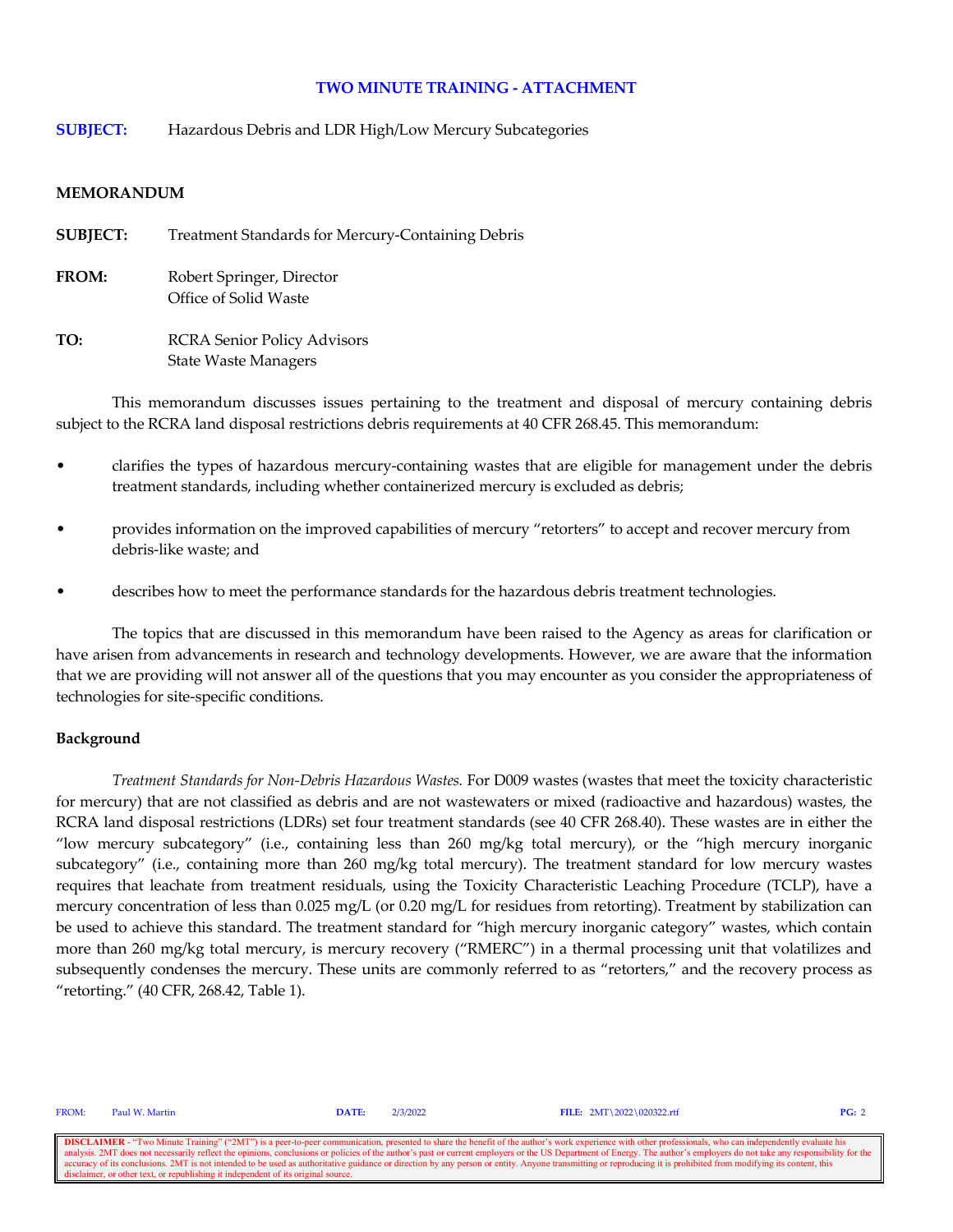#### **SUBJECT:** Hazardous Debris and LDR High/Low Mercury Subcategories

*Treatment Standards for Hazardous Debris Wastes.* The treatment requirements for hazardous debris, which were promulgated in 1992, are based on performance standards and specified technologies that reflect the technical challenges of treating debris-like objects and cleaning up remediation sites (see 40 CFR 268.45). These requirements allow use of specified technologies as an alternative to meeting the standards for non-debris hazardous wastes (40 CFR 268.45(a)) that are otherwise required; in this memo, we refer to these treatment standards as the alternative debris standards. The treatment technologies that generally apply to mercury containing debris are microencapsulation and macroencapsulation<sup>1</sup>. These technology options do not distinguish between debris containing high and low levels of mercury. EPA's guidance on how to best achieve the performance requirements for these technology options is described below.

It is important to remember that if the alternative debris standards are not used as the basis of compliance for the land disposal restrictions, the mercury-containing hazardous debris are subject to the non-debris standards, which include retorting for high-mercury wastes. The non-debris standards will also apply if the alternative debris standards cannot be adequately met.

#### **What are Debris/Hazardous Debris?**

*Definition of Debris.* Debris is defined at 40 CFR 268.2 (g) as a "solid material exceeding a 60 mm particle size that is intended for disposal and that is: A manufactured object; or plant or animal matter; or natural geologic material." The next section describes the exceptions to this definition.

*Definition of Hazardous Debris.* Under 40 CFR 268.2(h), *hazardous debris* means debris that contains a listed hazardous waste or exhibits a characteristic of hazardous waste. Deliberately mixing prohibited waste with debris to change the treatment classification from waste to hazardous debris is not allowed under the dilution prohibition in 40 CFR 268.3.

#### **What Is Not Hazardous Debris?**

\_\_\_\_\_\_\_\_\_\_\_\_\_\_\_\_\_\_\_\_\_\_\_\_\_\_\_\_\_\_\_\_\_\_\_\_

*Exclusions from the Debris Definition*. The debris regulations specifically exclude certain materials from the definition of "debris." One exception under the 40 CFR 268.2(g) debris definition of great pertinence to mercury-containing wastes is for "intact containers of hazardous waste that are not ruptured and that retain at least 75% of their original volume." The preamble to the Debris Rule discusses this exclusion in detail (see 57 FR 37225, August 18, 1992: "Intact Containers Are Not Debris").

EPA has long interpreted certain manufactured objects that hold liquids, including mercury-containing pumps<sup>2</sup> and batteries, to be "containers." Under 40 CFR 260.10, containers are defined as "any portable device in which a material is stored, transported, treated, disposed of, or otherwise handled." Under this definition, mercury-containing items such as thermometers, pumps, manometers, thermostats, jars of elemental mercury, batteries, dental amalgam collection devices,

| <b>FROM:</b>                                                                                                                                                                                                   | Paul W. Martin | <b>DATE:</b> | 7/3/2022 | FILE: $2MT \ 2022 \ 020322. rff$ |  |
|----------------------------------------------------------------------------------------------------------------------------------------------------------------------------------------------------------------|----------------|--------------|----------|----------------------------------|--|
|                                                                                                                                                                                                                |                |              |          |                                  |  |
| <b>DISCLAIMER</b> - "Two Minute Training" ("2MT") is a peer-to-peer communication, presented to share the benefit of the author's work experience with other professionals, who can independently evaluate his |                |              |          |                                  |  |

**DISCLAIMER** - "Two Minute Training" ("2MT") is a peer-to-peer communication, presented to share the benefit of the author's work experience with other professionals, who can independently evaluate his analysis. 2MT does n accuracy of its conclusions. 2MT is not intended to be used as authoritative guidance or direction by any person or entity. Anyone transmitting or reproducing it is prohibited from modifying its content, this disclaimer, o

<sup>1</sup>Although "source separation" is not identified as a specific technology under the debris treatment standards, for waste streams with readily identifiable mercury sources, it is a preferred method of removing liquid mercury from hazardous debris waste streams, or of removing the mercury characteristic from the hazardous debris. (See further discussion of this technology later in the memorandum.)

<sup>2</sup> Note that the debris rule preamble describes circumstances where pumps can be debris (57 FR 37225 and 37229). Pumps containing enclosed mercury, however, function as containers and would not be eligible as debris if the criteria for the intact container exclusion are met.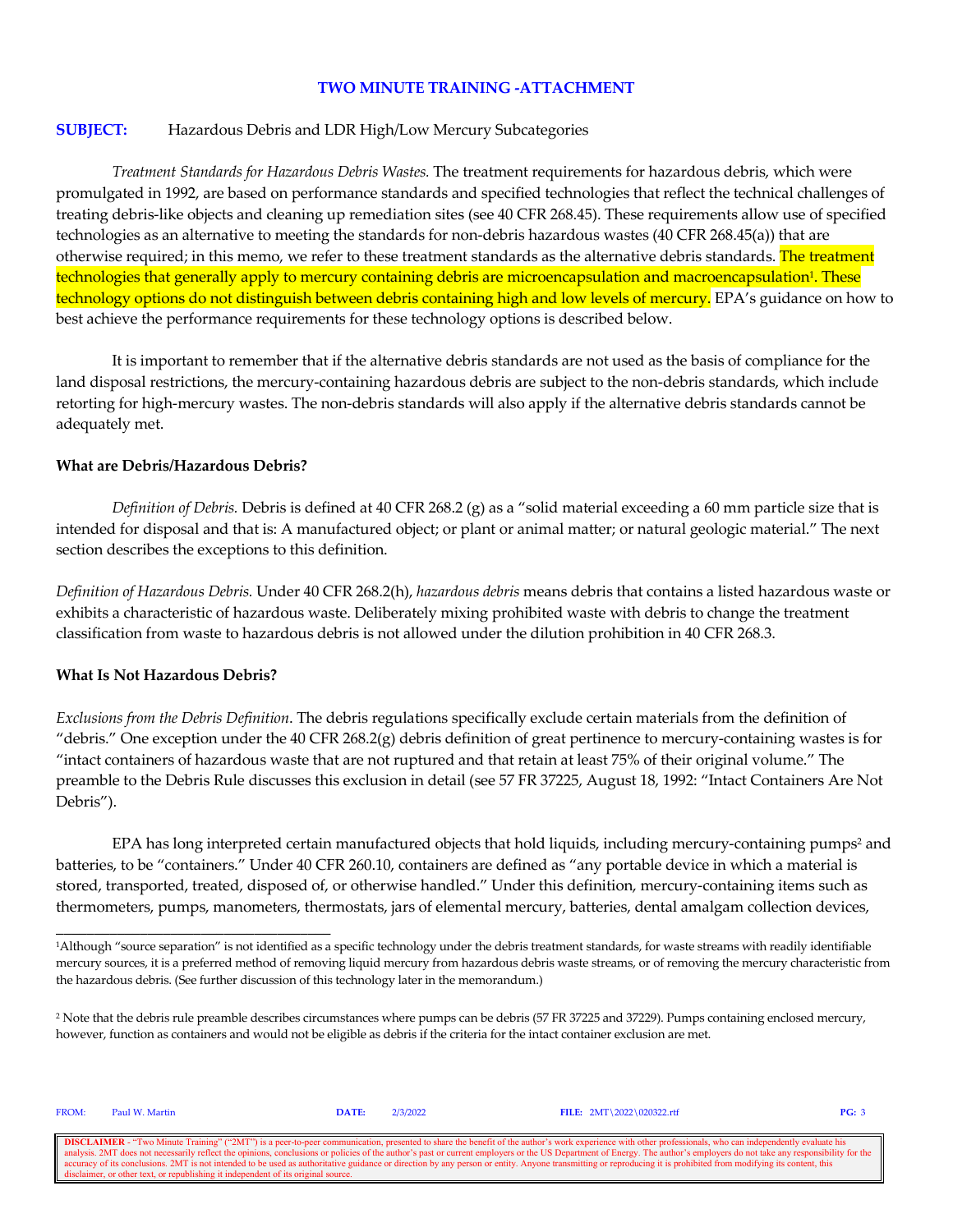#### **SUBJECT:** Hazardous Debris and LDR High/Low Mercury Subcategories

and ampules are containers. These items, therefore, do not fall under the debris definition and are subject to the non-debris mercury treatment standards.3

In situations where intact containers are mixed with true debris (i.e., materials classified as debris under the debris rule) and the mixture is RCRA hazardous, the intact containers would have to be removed and managed separately. EPA also recognizes that certain states have passed regulations that prohibit disposal and require mercury recovery from mercury-containing devices.

*Size Limitations.* The debris standards require that debris contain materials 60 mm or greater in size. Many mercurycontaining devices, such as automotive switches, are substantially smaller than 60 mm and would not be eligible for treatment under the debris treatment standard because of their size. It is important to note, however, that many switches would not likely be eligible as debris because they are intact containers, as discussed above.

What Hazardous Debris is Exempt from RCRA Subtitle C?

We are aware that there is some confusion about the regulatory status of certain hazardous debris that is currently exempted from RCRA Subtitle C. At the federal level, there are two main exemptions from the RCRA hazardous waste regulations that pertain to hazardous debris-like mercury-containing wastes. The first is for mercury wastes from households, such as the thermostats and thermometers, which are exempted from the RCRA hazardous waste regulations under the household waste exclusion (see 40 CFR 261.4(b)(1)). The second exemption is for hazardous wastes that are generated by conditionally exempt small quantity generators (CESQGs; see 40 CFR 261.5). CESQGs are defined as those generators that generate less than 100 kg of hazardous waste per calendar month or less than 1 kg of acutely hazardous waste per calendar month. CESQG requirements also limit the facility's waste accumulation to less than 1,000 kg of hazardous waste, 1 kg of acute hazardous waste, or 100 kg of any residue from the cleanup of a spill of acute hazardous waste at any time.4

As an example, under federal regulations, a small dental office collecting mercury amalgam scrap that exhibits the hazardous characteristic for mercury would be a CESQG if it did not exceed the hazardous waste limits noted above. EPA strongly recommends that households and CESQGs make every effort to preserve the integrity of mercury-containing devices and that such devices are collected and recycled.

It is important to note that certain states have passed laws or regulations requiring that collected mercurycontaining household wastes or mercury-containing CESQG wastes be subject to specific treatment and management standards, such as retorting. In addition, nearly half of the states have not adopted the less stringent CESQG requirements, and generators of mercury-containing hazardous waste in such states are subject to the small (or large) quantity generator requirements, or to other more stringent state requirements. Therefore, you should consult your state agency(s) to determine whether more stringent state requirements are applicable.

FROM: Paul W. Martin **DATE:** 2/3/2022 **FILE:** 2MT\2022\020322.rtf **PG:** 4

\_\_\_\_\_\_\_\_\_\_\_\_\_\_\_\_\_\_\_\_\_\_\_\_\_\_\_\_\_\_\_\_\_\_\_\_

**DISCLAIMER** - "Two Minute Training" ("2MT") is a peer-to-peer communication, presented to share the benefit of the author's work experience with other professionals, who can independently evaluate his analysis. 2MT does n onclusions or policies of the author's past or current employers or the US Department of Energy. The author's employers do not take any resp accuracy of its conclusions. 2MT is not intended to be used as authoritative guidance or direction by any person or entity. Anyone transmitting or reproducing it is prohibited from modifying its content, this disclaimer, o

<sup>3</sup>States may have designated certain mercury-containing items such as thermostats as universal wastes" under state regulations. Such designations allow for streamlined collection requirements, but do not exempt such wastes from the hazardous waste treatment requirements.

<sup>4</sup> Note that most mercury wastes will not be "acutely hazardous," and the larger generation and accumulation amounts would apply for purposes of this exemption. See 40 CFR 261.30(b).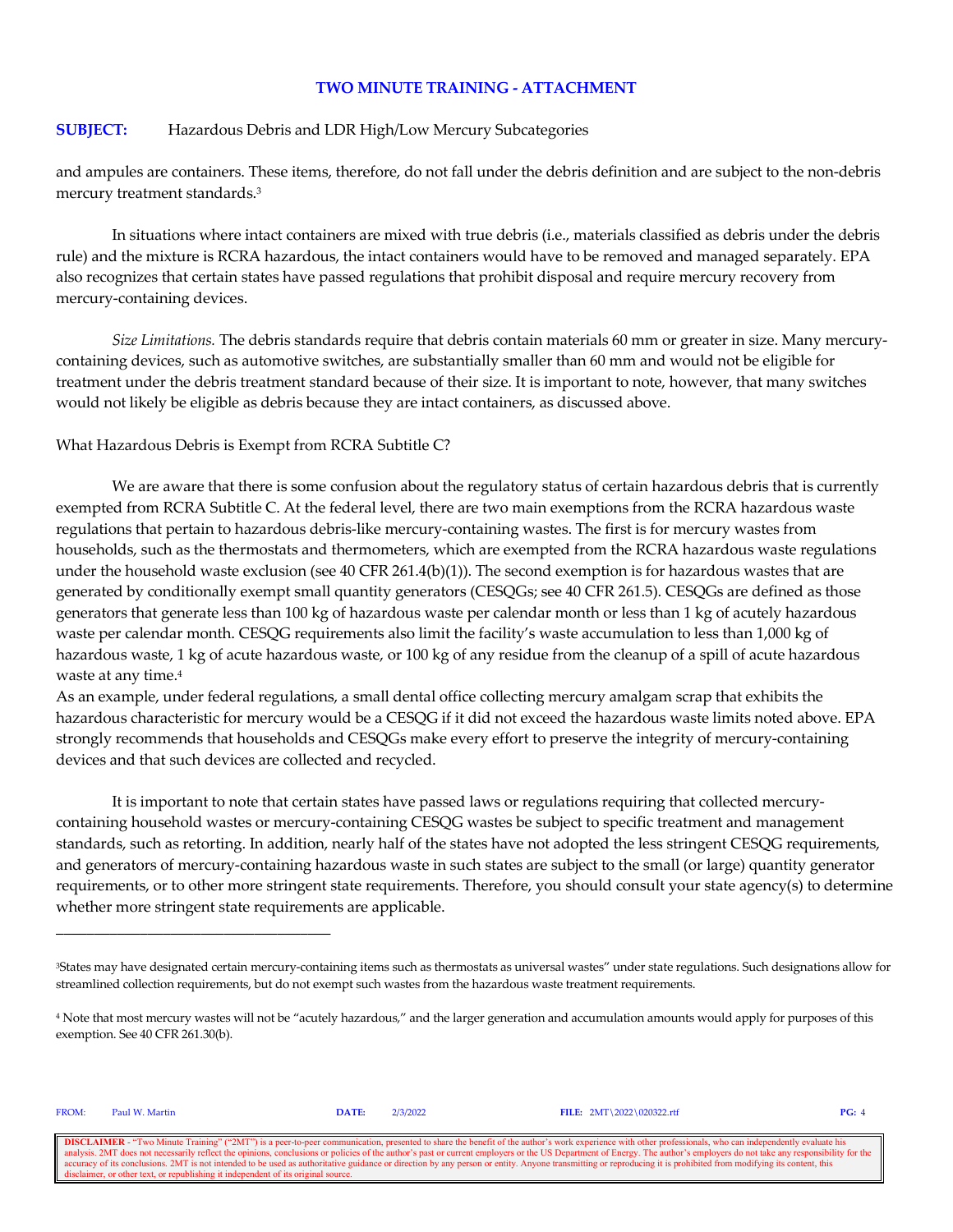## **SUBJECT:** Hazardous Debris and LDR High/Low Mercury Subcategories

#### **Treatment Technologies for Mercury-Containing Debris**

\_\_\_\_\_\_\_\_\_\_\_\_\_\_\_\_\_\_\_\_\_\_\_\_\_\_\_\_\_\_\_\_\_\_\_\_\_

Table 1 of 40 CFR 268.45 (the debris regulation), Alternative Treatment Standards for Hazardous Debris, contains technology descriptions, performance and/or design and operating standards for each technology, and restrictions on contaminants for specific technologies. Table 1 categorizes technologies into three technology groups--extraction (physical and chemical), destruction (biological and chemical), and immobilization (macroencapsulation, microencapsulation, and sealing).<sup>5</sup> In our experience, the treatment technologies listed in Table I that are applicable to mercury-containing debris are microencapsulation and macroencapsulation. However, source separation and retorting can also be effective technologies for mercury contaminated debris.

The following section describes each of these technologies and EPA's guidance on how to best achieve the performance standard for microencapsulation and macroencapsulation. This guidance reflects the technical challenges associated with treating mercury, which can be difficult to stabilize and has the potential to become volatile at ambient conditions.

*Retorting*. Mercury retorters are capable of accepting many mercury-containing materials, including mercurycontaining debris, with certain limitations and exceptions. The websites of existing vendors list a variety of retortable materials that could be potentially associated with debris, including cleanup materials, building materials and many mercury-added products such as those referenced earlier in this memorandum. In addition, vendors can manage different forms of mercury salts and compounds. Since the hazardous debris rule was promulgated in 1992, vendors have increased their capability to handle larger objects in their retorters. Vendors typically manage drums of waste, but can, in some instances, handle even larger objects, such as roll-off containers of wastes. In general, we encourage you to contact the vendors to determine if there are any size, concentration, or contaminant restrictions that would require pre-treatment or special management considerations, or that would prevent the waste from undergoing retorting. RCRA regulations for mercury retorting are found at 40 CFR 266.100(d), which conditionally exempts certain metal recovery units from regulation under RCRA Subtitle C. To retain this conditional exemption, retorters must comply with waste limitations regarding organic matter content and heating value. Specifically, under 40 CFR 266.100(d)(2), a retorter cannot accept wastes exceeding 500 ppm by weight of Appendix VIII organics, as fired, and cannot accept wastes exceeding a heating value of 5000 BTU/lb or more. Please see 40 CFR 266.100(d) for more details on these provisions. To ensure that air emissions from mercury retorters are controlled adequately, the Agency also specified, as part of the Best Demonstrated Available Technology (BDAT) determination under the RCRA land disposal restrictions regulations, that the retorting unit either: (a) be subject to the mercury National Emission Standards for Hazardous Air Pollutants (NESHAP); (b) be subject to a Best Available Control Technology (BACT) or Lowest Achievable Emission Rate (LAER) for mercury retorting are found at 40 CFR 266.100(d), which conditionally exempts certain metal recovery units from regulation under RCRA Subtitle C. To retain this conditional exemption, retorters must comply with waste limitations regarding organic matter content and heating

<sup>5</sup>Destruction technologies are not applicable to metal contaminants. We are not aware of chemical extraction technologies that could be applied to remove mercury from debris. Physical extraction technologies listed under the debris standard, including abrasion, grinding, spalling, or vibratory finishing, might be capable of removing mercury contamination from certain contaminated surfaces; we are not, however, aware of any examples where these technologies have been used for this purpose. We anticipate that physical extraction technologies would present potential cross-media contamination, especially volatilization of mercury into atmosphere, that could make the technology unacceptably risky to the environment. Permitting authorities should ensure that this potential for risk is minimized. In addition, the removed mercury, associated media, and extraction materials that fail the Toxicity Characteristic for mercury would be subject to the RCRA hazardous waste requirements for non-debris wastes

| FROM: | Paul W. Martin                                                                    | <b>DATE:</b> | 2/3/2022 | FILE: $2MT \ 2022 \ 020322.rtf$                                                                                                                                                                                                                                                                                                                                                                                                                                                                                                                                                                                                                               | PG: 5 |
|-------|-----------------------------------------------------------------------------------|--------------|----------|---------------------------------------------------------------------------------------------------------------------------------------------------------------------------------------------------------------------------------------------------------------------------------------------------------------------------------------------------------------------------------------------------------------------------------------------------------------------------------------------------------------------------------------------------------------------------------------------------------------------------------------------------------------|-------|
|       |                                                                                   |              |          | <b>DISCLAIMER</b> - "Two Minute Training" ("2MT") is a peer-to-peer communication, presented to share the benefit of the author's work experience with other professionals, who can independently evaluate his<br>analysis. 2MT does not necessarily reflect the opinions, conclusions or policies of the author's past or current employers or the US Department of Energy. The author's employers do not take any responsibility for the<br>ccuracy of its conclusions. 2MT is not intended to be used as authoritative guidance or direction by any person or entity. Anyone transmitting or reproducing it is prohibited from modifying its content, this |       |
|       | disclaimer, or other text, or republishing it independent of its original source. |              |          |                                                                                                                                                                                                                                                                                                                                                                                                                                                                                                                                                                                                                                                               |       |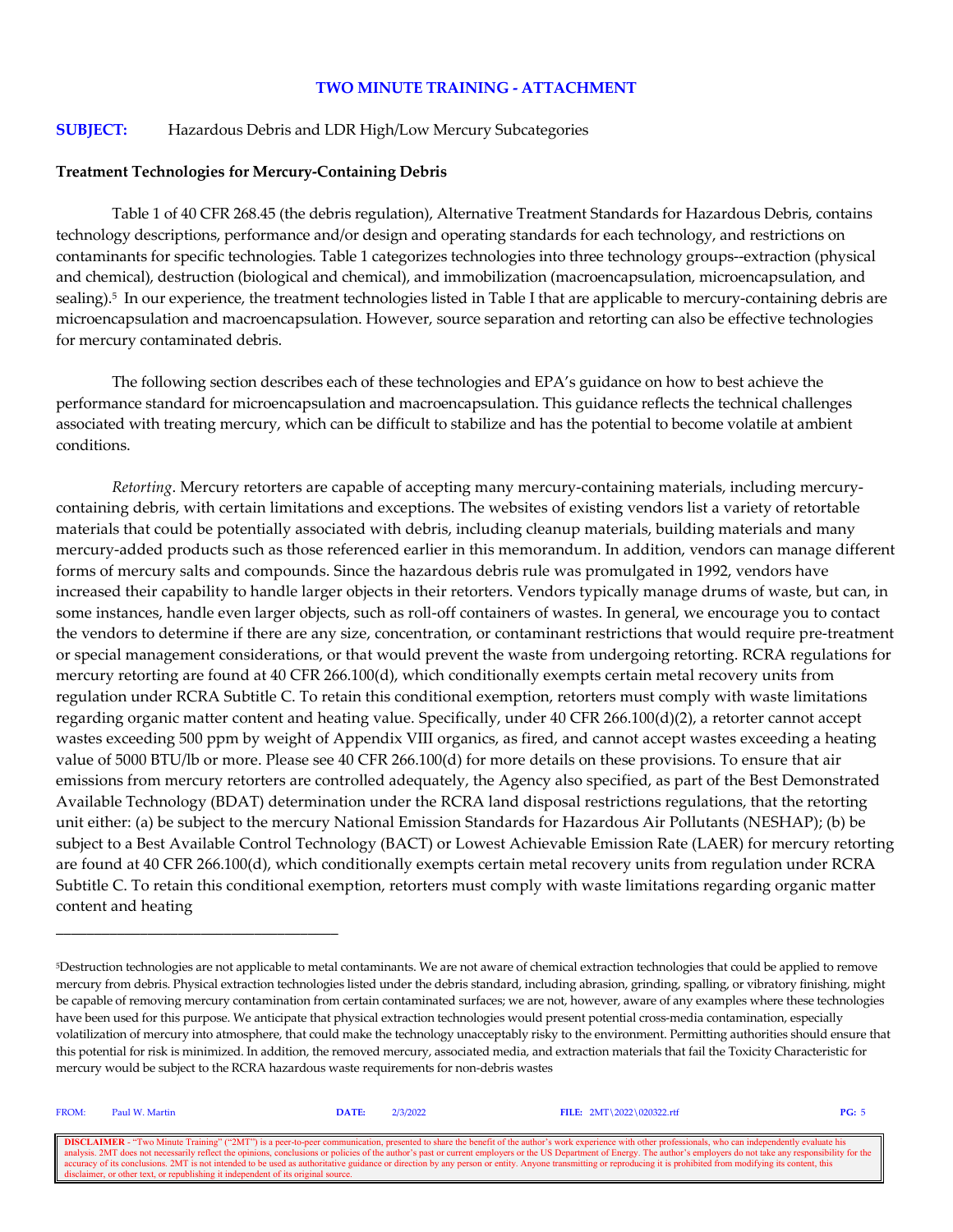#### **SUBJECT:** Hazardous Debris and LDR High/Low Mercury Subcategories

value. Specifically, under 40 CFR 266.100(d)(2), a retorter cannot accept wastes exceeding 500 ppm by weight of Appendix VIII organics, as fired, and cannot accept wastes exceeding a heating value of 5000 BTU/lb or more. Please see 40 CFR 266.100(d) for more details on these provisions. To ensure that air emissions from mercury retorters are controlled adequately, the Agency also specified, as part of the Best Demonstrated Available Technology (BDAT) determination under the RCRA land disposal restrictions regulations, that the retorting unit either: (a) be subject to the mercury National Emission Standards for Hazardous Air Pollutants (NESHAP); (b) be subject to a Best Available Control Technology (BACT) or Lowest Achievable Emission Rate (LAER) standard for mercury imposed pursuant to a Prevention of Significant Deterioration (PSD) permit; or (c) that it be subject to a state permit that establishes emission limitations (within the meaning of section 302 of the Clean Air Act (CAA)) for mercury (see 40 CFR 268.42 Table 1 (RMERC), and [http://www.epa.gov/air/caa/caa302.txt\)](http://www.epa.gov/air/caa/caa302.txt). This standard is enforceable under RCRA pursuant to the authority in section 3008(a). There are no Maximum Achievable Control Technology (MACT) standards for mercury retorters set under the CAA at this time. See 55 FR 22569-22570 (the June 1, 1990, Land Disposal Restrictions Third Third Rule) for more details on the RCRA requirements for retorters. For more information on the CAA requirements cited here, see http://www.epa.gov/ttn/catc/rblc/htm/rbxplain.html and http://www.epa.gov/ttn/nsr/psd\_abs.html.

*Source Separation*. For mercury-containing debris exhibiting the D009 characteristic for mercury, we use the term "source separation" to refer to the process of removing mercury contaminated material from the bulk of the debris. For example, mercury-contaminated piping or broken gauges could be removed and managed under the non-debris treatment standards for hazardous wastes. Although source separation is not listed as a specific technology under the debris standards on Table 1, in many circumstances, it will be the preferred approach to remove mercury-containing devices or other items with readily identifiable mercury from the debris, and may even result in removing the mercury characteristic from the debris.6 Moreover, as noted earlier, where intact containers containing hazardous waste are mixed with true debris, the intact containers (such as mercury-added products) must be removed and managed separately as nondebris hazardous waste.

*Microencapsulation*. This technology involves mixing wastes with reagents and stabilization materials to produce a more stable waste form. The Table 1 performance standard for microencapsulation is that "the leachability of the hazardous contaminants must be reduced." EPA recently published the results of treatment research conducted on nondebris mercury wastes and pure elemental mercury to assess whether the current retorting standard could be supplemented with an alternative disposal standard (Notice of Data Availability (NODA), 68 FR 4481, January 29, 2003). The results of this study are applicable to mercury-containing debris. In the study, treated wastes were subjected to a range of highly buffered pH liquids and were sampled to determine the amount of mercury in the subsequent leachate. We concluded that the waste forms that we examined were not sufficiently stable across the range of expected Subtitle C landfill conditions for the Agency to propose an alternative treatment standard for all hazardous non-debris mercury wastes. The Agency also concluded, however, that, on a site-specific basis, taking into consideration actual disposal conditions, mercury wastes could be potentially treated via microencapsulation and disposed of in a protective manner.

FROM: Paul W. Martin **DATE:** 2/3/2022 **FILE:** 2MT\2022\020322.rtf **PG:** 6

\_\_\_\_\_\_\_\_\_\_\_\_\_\_\_\_\_\_\_\_\_\_\_\_\_\_\_\_\_\_\_\_\_\_\_\_\_

**DISCLAIMER** - "Two Minute Training" ("2MT") is a peer-to-peer communication, presented to share the benefit of the author's work experience with other professionals, who can independently evaluate his analysis. 2MT does n conclusions or policies of the author's past or current employers or the US Department of Energy. The author's employers do not take any responsibility for the US Department of Energy. The author's employers do not take an accuracy of its conclusions. 2MT is not intended to be used as authoritative guidance or direction by any person or entity. Anyone transmitting or reproducing it is prohibited from modifying its content, this disclaimer, o

<sup>6</sup>As is the case for all characteristic wastes, removing the characteristic will not necessarily result in achieving compliance with the land disposal restriction treatment standards for that waste. Please also note, under 40 CFR 268.45(c), hazardous debris contaminated with a listed waste that is treated by an immobilization technology specified in Table I must be managed in a subtitle C facility.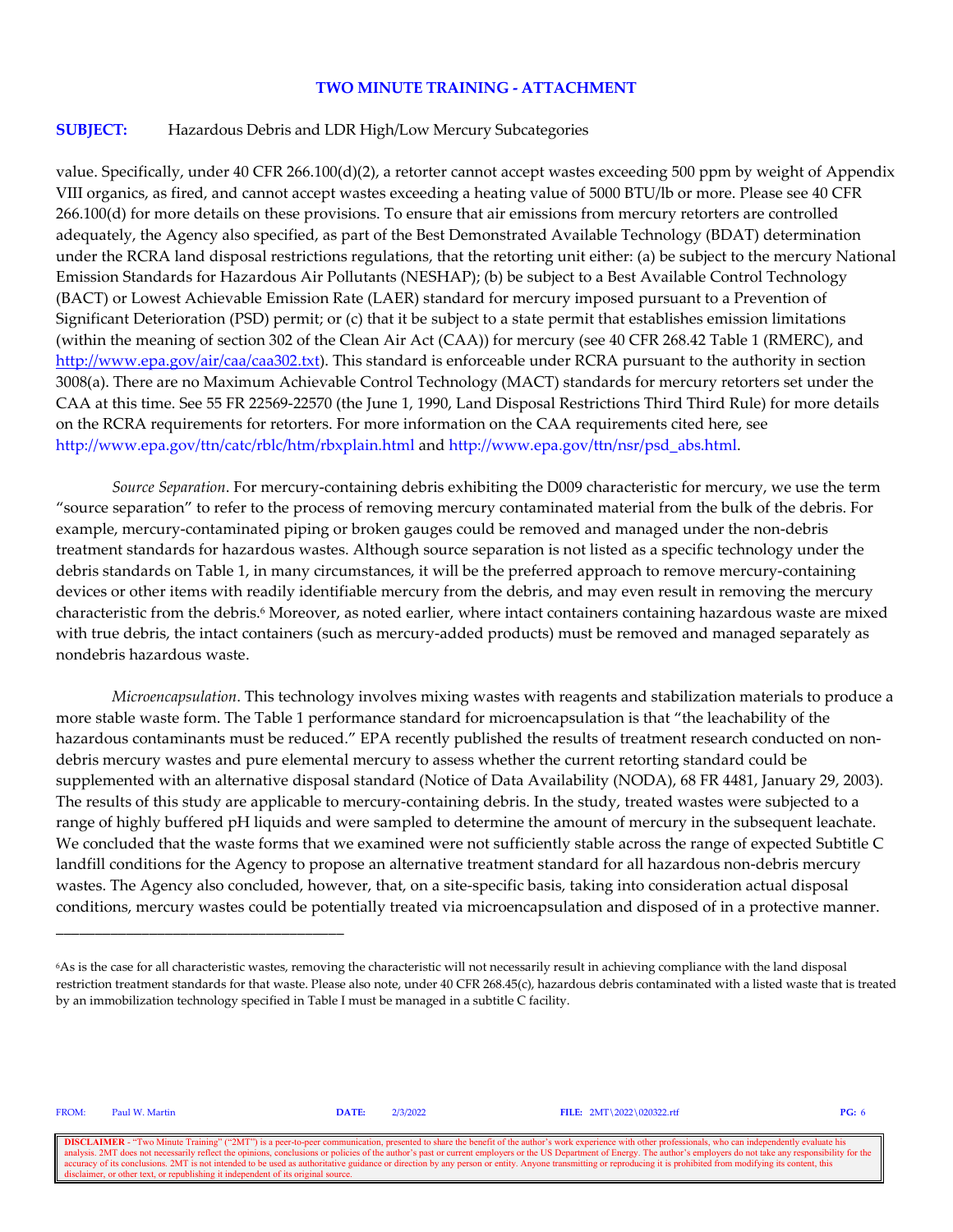#### **SUBJECT:** Hazardous Debris and LDR High/Low Mercury Subcategories

EPA's treatment research provides information on specific factors that may be considered when evaluating microencapsulation for treatment and disposal of mercury-containing hazardous debris. These factors assist you in determining whether or not the performance standard for microencapsulation–"leachability of the hazardous contaminants must be reduced"–is being met.7 For example, the results of the treatability studies discussed above demonstrate that each treatment technology exhibits its own pattern of mercury leaching from the treated waste forms across a range of plausible pH conditions. The research also found a significant increase in leachability of one treated waste form as leachate salinity was increased (only one treated waste form was tested with increasing salinity). When assessing the appropriateness of microencapsulation for mercury-containing debris, the primary factors to keep in mind include the chemical composition of the leachates to which the stabilized waste will be exposed, including pH and major anions, cations and organic compounds. It is also important to consider what additional measures, if any (e.g., macroencapsulation), will be put in place to prevent leachate from mobilizing the hazardous constituents. Please note, as well, that free liquids are prohibited from land disposal in microencapsulated debris (see discussion in the debris rule preamble at 57 FR 37235 and RCRA regulations at 40 CFR 264.314 and 265.314).

*Macroencapsulation.* This technology uses surface coatings or jackets to substantially reduce surface exposure to potential leaching media. The performance standard listed in Table 1 for this technology is that the "encapsulating material must completely encapsulate debris and be resistant to degradation by the debris and its contaminants and materials into which it may come into contact after placement (leachate, other waste microbes)." Methods for ensuring that the encapsulating material completely encapsulates the waste are specific to the technology used. For example, leaktightness or pressure testing of High-Density Polyethylene (HDPE) pipes or containers has been approved for testing of treated debris. Visual inspection may be appropriate for verifying that sprayed-on or applied coatings have complete integrity, without cracks, voids or protruding waste to ensure that the hazardous debris is completely encapsulated. The performance standard also requires that the encapsulating material be resistant to degradation by the debris itself and the case-specific disposal environment. Information on the durability of potential encapsulating materials when exposed to multiple organic compounds can be found on the internet from many vendors of HDPE/Low Density Polyethylene (LDPE) products. For example, LDPE has general resistance to chemicals, although it is slowly attacked by strong oxidizing agents, and some solvents will cause softening or swelling. HDPE generally has higher chemical resistance than LDPE, but it too can be affected by solvents. In general, if significant organics are present in the waste or in the disposal environment leachate, plastic encapsulating materials should not be used as the primary basis of meeting the debris treatment standard, or should be carefully researched. It may be necessary to conduct case-specific testing, if you cannot find information in the literature on materials that would pertain to specific disposal conditions.

Another measure of the ability of a macroencapsulation technology to substantially surface exposure to potential leaching media is the structural integrity of the waste form produced by the technology. This factor is especially significant for mercury-bearing wastes, as mercury is volatile at disposal temperatures, and if present in liquid form, is directly mobile. Because of the mobility of mercury as a gas and liquid, macroencapsulation may be an inappropriate technology for hazardous debris containing readily removable liquid mercury.<sup>8</sup> An assessment of structural integrity

\_\_\_\_\_\_\_\_\_\_\_\_\_\_\_\_\_\_\_\_\_\_\_\_\_\_\_\_\_\_\_\_\_\_\_\_

| FROM:                                                                                                                                                                                                                    | Paul W. Martin                                                                    | DATE: | 2/3/2022 | FILE: $2MT \ 2022 \ 020322.rtf$ | PG: 7 |  |
|--------------------------------------------------------------------------------------------------------------------------------------------------------------------------------------------------------------------------|-----------------------------------------------------------------------------------|-------|----------|---------------------------------|-------|--|
|                                                                                                                                                                                                                          |                                                                                   |       |          |                                 |       |  |
| <b>DISCLAIMER</b> - "Two Minute Training" ("2MT") is a peer-to-peer communication, presented to share the benefit of the author's work experience with other professionals, who can independently evaluate his           |                                                                                   |       |          |                                 |       |  |
| analysis. 2MT does not necessarily reflect the opinions, conclusions or policies of the author's past or current employers or the US Department of Energy. The author's employers do not take any responsibility for the |                                                                                   |       |          |                                 |       |  |
| accuracy of its conclusions. 2MT is not intended to be used as authoritative guidance or direction by any person or entity. Anyone transmitting or reproducing it is prohibited from modifying its content, this         |                                                                                   |       |          |                                 |       |  |
|                                                                                                                                                                                                                          | disclaimer, or other text, or republishing it independent of its original source. |       |          |                                 |       |  |

<sup>7</sup> Note that HSWA 3004(m) requires EPA to "promulgate regulations specifying those levels or methods of treatment, if any, which substantially diminish the toxicity of the waste or substantially reduce the likelihood of migration of hazardous constituents from the waste so that short-term and long-term threats to human health and the environment are minimized."

<sup>8</sup> Some states consider land disposal of macroencapsulated waste containing liquid mercury as prohibited disposal of containerized liquids. You should consult with your state agency(s) to determine whether they take such a position.